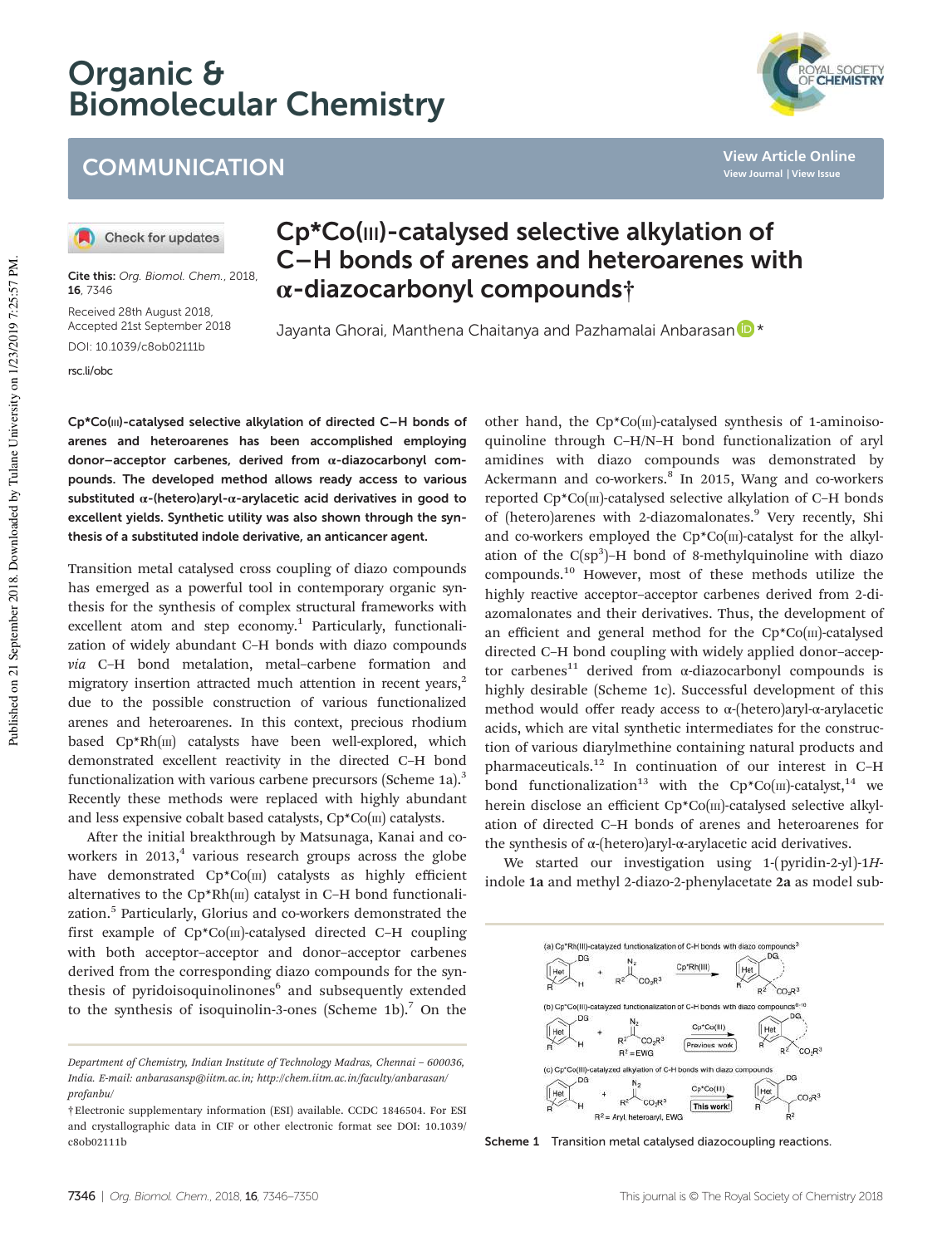strates for Co(III)-catalysed C2-alkylation. The reaction of 1 equiv. of 1a with 1.2 equiv. of 2a in the presence of 5 mol% of  $[CP^*Co(MeCN)_3][SbF_6]_2$  in toluene at room temperature did not afford the expected product. To our delight the expected product 3a was obtained in 77% yield after 12 h, when the temperature was raised to 60 °C (Table 1, entry 1). Further increasing the reaction temperature to 80 °C led to the formation of product 3a in 86% after 9 h (Table 1, entry 2). Interestingly, changing the mode of reaction with slow addition of diazo compound 2a also afforded 3a in comparable yield. However, a subsequent increase in the temperature to 90 °C gave the product in a slightly less yield (Table 1, entry 3). Next, various solvents such as trifluorotoluene, DCE, THF, chlorobenzene and acetonitrile were examined. Unfortunately, none of them gave better yield than the reaction with toluene (Table 1, entries 4–8). On the other hand, using related  $Co(m)$ catalysts such as  $Cp^*CoI_2CO$ ,  $[CP^*CoI_2]_2$  and  $Co(acac)_3$  resulted in the formation of the product in 61, 52 and 23% yield, respectively (Table 1, entries 9–11). Thus, 1 equiv. of 1 and 1.2 equiv. of 2 in the presence of 5 mol% of [Cp\*Co  $(MeCN)_3$ <sup>[</sup>SbF<sub>6</sub>]<sub>2</sub> in toluene at 80 °C were chosen as optimized conditions.

Having the best-optimized conditions in hand, we next explored the generality of the method with various substituted diazoesters. Both methyl and ethyl 2-diazophenylacetate gave the corresponding C2-alkylated products 3a and 3b in 86 and 82% yield, under the optimized conditions (Scheme 2). Interestingly, an electron deficient diazoester derived from diethylmalonate showed similar reactivity to furnish the corresponding product 3c in good yield. Additionally, 2-diazoarylacetate having various substitutions on the arene ring also provided the expected product in good yield. A *p*-*tert*-butyl substi-

Table 1 Co(III)-Catalysed alkylation with diazo compounds: optimization

|                | 1a              | N <sub>2</sub><br>CO <sub>2</sub> Me<br>Ph'<br>2a | Co(III)-cat.<br>solvent, 80 °C<br>time | 3a           | Ph<br>CO <sub>2</sub> Me  |
|----------------|-----------------|---------------------------------------------------|----------------------------------------|--------------|---------------------------|
| Entry          | $Co(m)$ -Cat.   | Solvent                                           | Time (h)                               | Conv. $a(%)$ | Yield <sup>b</sup> $(\%)$ |
| 1 <sup>c</sup> | $[Cp*Co]$       | Toluene                                           | 12                                     | 93           | 77                        |
| 2              | $[Cp*Co]$       | Toluene                                           | 9                                      | 100          | 86 $(85)^d$               |
| $3^e$          | $Cp*Co$         | Toluene                                           | 8                                      | 100          | 80                        |
| $\overline{4}$ | $[Cp*Co]$       | PhCF <sub>3</sub>                                 | 9                                      | 95           | 84                        |
| 5              | $[Cp*Co]$       | DCE                                               | 9                                      | 100          | 59                        |
| 6              | $[Cp*Co]$       | <b>THF</b>                                        | 9                                      | 91           | 73                        |
| 7              | $[Cp*Co]$       | PhCl                                              | 9                                      | 85           | 69                        |
| 8              | $[Cp*Co]$       | MeCN                                              | 9                                      | 91           | 59                        |
| 9              | $[Cp*CoI2CO]$   | Toluene                                           | 12                                     | 79           | 61                        |
| 10             | $[Cp^*Col_2]_2$ | Toluene                                           | 12                                     | 67           | 52                        |
| 11             | $Co(acac)_3$    | Toluene                                           | 14                                     | 41           | 23                        |

Reaction conditions: 1a (0.25 mmol, 1 equiv.), 2a (0.31 mmol, 1.2 equiv.), [Cp\*Co] = [Cp\*Co(MeCN)<sub>3</sub>][SbF<sub>6</sub>]<sub>2</sub> (5 mol%), solvent (1.5 mL),<br>temp, time. <sup>*a*</sup> Based on the recovered starting material. <sup>*b*</sup> All are isolated yields. *<sup>c</sup>* 60 °C. *<sup>d</sup>* Diazoester was added slowly over a period of 30 minutes. *<sup>e</sup>* 90 °C.



Scheme 2 Cobalt catalysed selective C2-alkylation. Scope of diazo compounds.

tuted diazoester led to the formation of the product 3d in 83% yield. The formation of readily amenable halo substituted derivatives 3e–3i was achieved in excellent yields. Importantly, diazoesters having electron-withdrawing  $NO<sub>2</sub>$  groups at the *para* and *meta* position underwent a smooth reaction and resulted in the formation of products 3j and 3k in 89 and 87%, respectively. Similarly,  $OTs$  and  $CF<sub>3</sub>$  substituted diazoesters were also successfully converted to the C2-alkylated products 3l and 3m in ∼82% yield. On the other hand, the *p*-methoxy substituted diazoester afforded the inseparable mixture of the C2-alkylated product and the C2,C3-cyclopropanated product in 76% yield with a 2.3 : 1 ratio. Most interestingly the pyridine based heterocyclic diazoester furnished the product 3n in 83% yield.

Next, the influence of substitutions on the indole moiety and on the directing group was investigated (Scheme 3). Electron donating methoxy and phenyl substitution at the 5-position of indole afforded the corresponding alkylated products 3o and 3p in 89 and 85% yield, respectively. The structure of 3o was unambiguously confirmed by single crystal



Scheme 3 Co-Catalysed selective C2-alkylation. Scope of indole derivatives.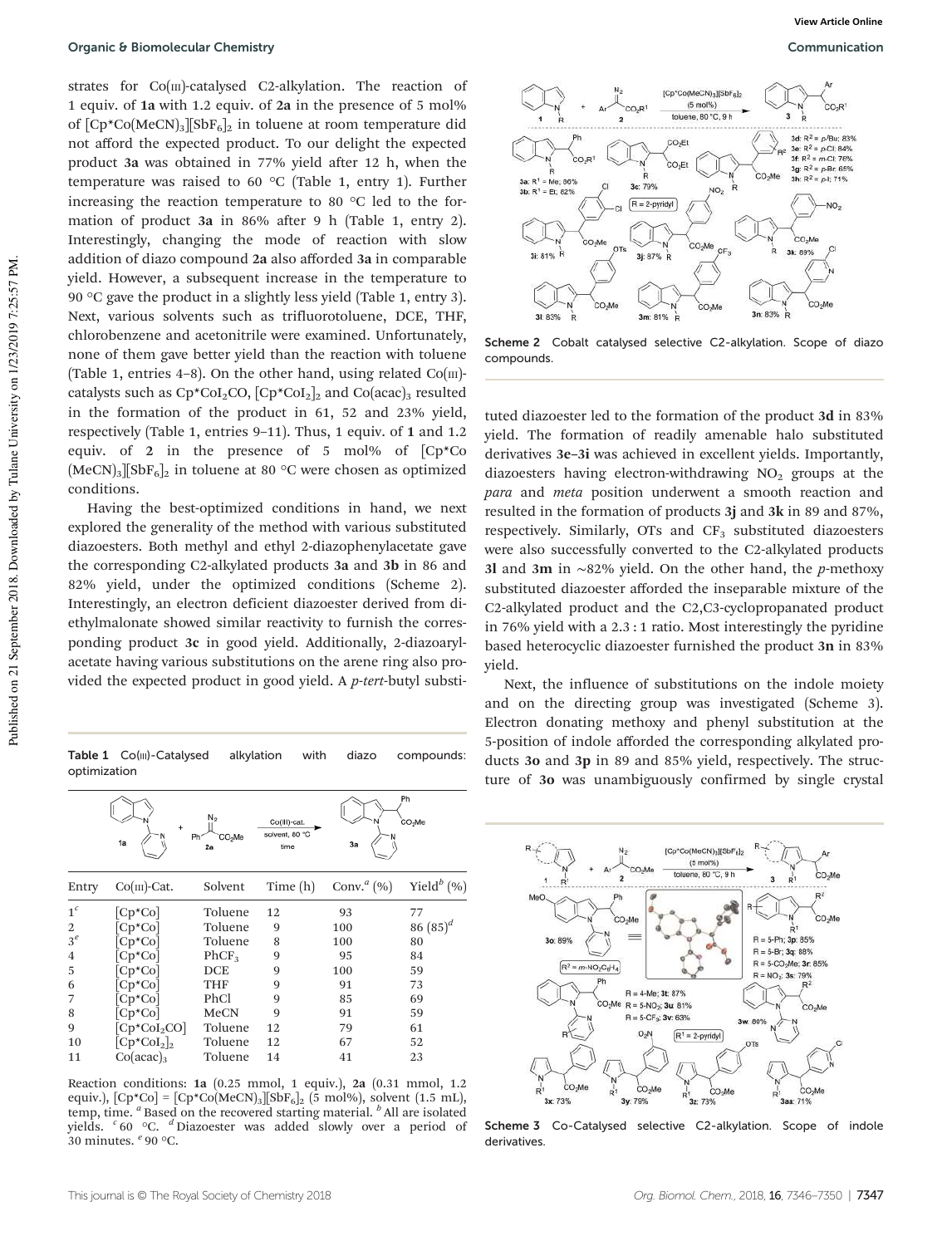**View Article Online**

X-ray analysis.<sup>15</sup> Similarly, electron withdrawing substituents such as methoxycarbonyl and nitro at the 5-position of indole underwent a smooth reaction to give 3q and 3r in 85% and 79% yield, respectively. A substrate derived from 5-bromo indole also resulted in the formation of the corresponding alkylated product 3s in 88% yield. In addition to the screening of different substituted indole derivatives, the effect of substitution on the directing group was also examined. Electronically different methyl and nitro substituted pyridine containing indoles furnished the products 3t and 3u in 87 and 81% yield, respectively. Importantly, the indole derivative carrying a trifluoromethyl substituent on the pyridine ring also led to the product 3v in 69% yield. Instead of pyridine, pyrimidine was also found to be a highly efficient directing group, which was illustrated with the formation of product 3w in 80% yield under the present conditions. Subsequently, C2-selective alkylation of pyrrole derivatives was investigated and found that the pyrrole derivatives were also well acceptable under the optimized conditions. For instance, 2-(1*H*-pyrrol-1-yl)pyridine reacted smoothly with various diazoesters under the developed reaction conditions to furnish the products 3x, 3y, 3z and 3aa in 73, 73, 79 and 71% yield, respectively.

After successful demonstration of selective C2-alkylation of indole and pyrrole derivatives, extension of the method to the selective alkylation of C–H bonds of arenes was envisaged. To achieve the selective alkylation of C–H bonds of arenes, pyrazole was employed as the directing group. To our delight, the reaction of 1-phenyl-1*H*-pyrazole 4a with methyl 2-diazo-2-(3 nitrophenyl)acetate under the developed conditions afforded 5a in 81% yield (Scheme 4).

Encouraged by the efficiency of the developed method, various 1-aryl-1*H*-pyrazoles were subjected to afford the corresponding alkylated products. For example, both electron rich (4-methoxyphenyl) and electron deficient (4-acetylphenyl and 4-nitrophenyl)arylpyrazoles underwent a smooth reaction with diazoesters in the presence of  $Cp^*Co(m)$  and furnished the products 5b, 5c and 5d in 82, 81 and 85% yield, respectively. A 4-bromophenyl substituted pyrazole derivative led to the

product 5e in 86% yield. Consequently, substitution on the diazo compound was also tested. The chloro substituted diazoester resulted in the formation of product 5f in 69% yield. Similarly,  $CF<sub>3</sub>$  and OTs substituted diazoesters also furnished the corresponding products 5g and 5h in 80 and 69% yield, respectively. Importantly, the heteroaryl substituted, pyridine based diazoester gave the product 5i in 77% yield. Furthermore, the electron deficient diazoester derived from diethylmalonate was also found to be a suitable coupling partner to give the product 5j in 86% yield.

Subsequently, the synthetic utility of the developed method was demonstrated through the conversion to vital synthetic intermediates. Removal of the directing group from the compound 3a *via* the treatment of 3a with MeOTf in DCM followed by the reaction with aqueous NaOH in methanol at 60 °C afforded methyl α-(indol-2-yl)-α-phenylacetate 6 in 84% yield (Scheme 5). Similarly, the formation of methyl 2-(5-methoxy-1*H*-indol-2-yl)-2-phenylacetate 7 was achieved through the deprotection of the pyridine group in 3o, which on further oxidative decarboxylation with *<sup>t</sup>* BuOK in THF under an oxygen atmosphere furnished the 2-aroylindole derivative 8, which was a potent anticancer agent, $16$  in 47% overall yield.

In order to understand the insight of the reaction mechanism, a control experiment with a non-directing protecting group and a deuterium exchange experiment were performed. Thus, the reaction of *N*-methyl and *N*-phenylindole under the optimized conditions gave the selective C3-alkylated products 9a and 9b in 69 and 63% yield and no C2-alkylation product was observed. On the other hand, *N*-tosylindole did not afford any alkylated product. Next, the reaction was carried out in the presence of one equivalent of  $CD<sub>3</sub>OD$  under the standard reaction conditions and the reaction mixture was analysed after 2.5 h. From the reaction mixture 45% of the starting material 1a was recovered along with 42% of product 3j (Scheme 6).

Interestingly, a significant amount of D incorporation at  $\alpha$  to ester moiety was observed in the product 3*j* as well as at the C2-position of recovered 1a. These observations indicate



Scheme 4 Co-Catalysed selective alkylation of arenes.



Scheme 5 Synthetic applications of the developed method.



Scheme 6 Preliminary mechanistic investigation.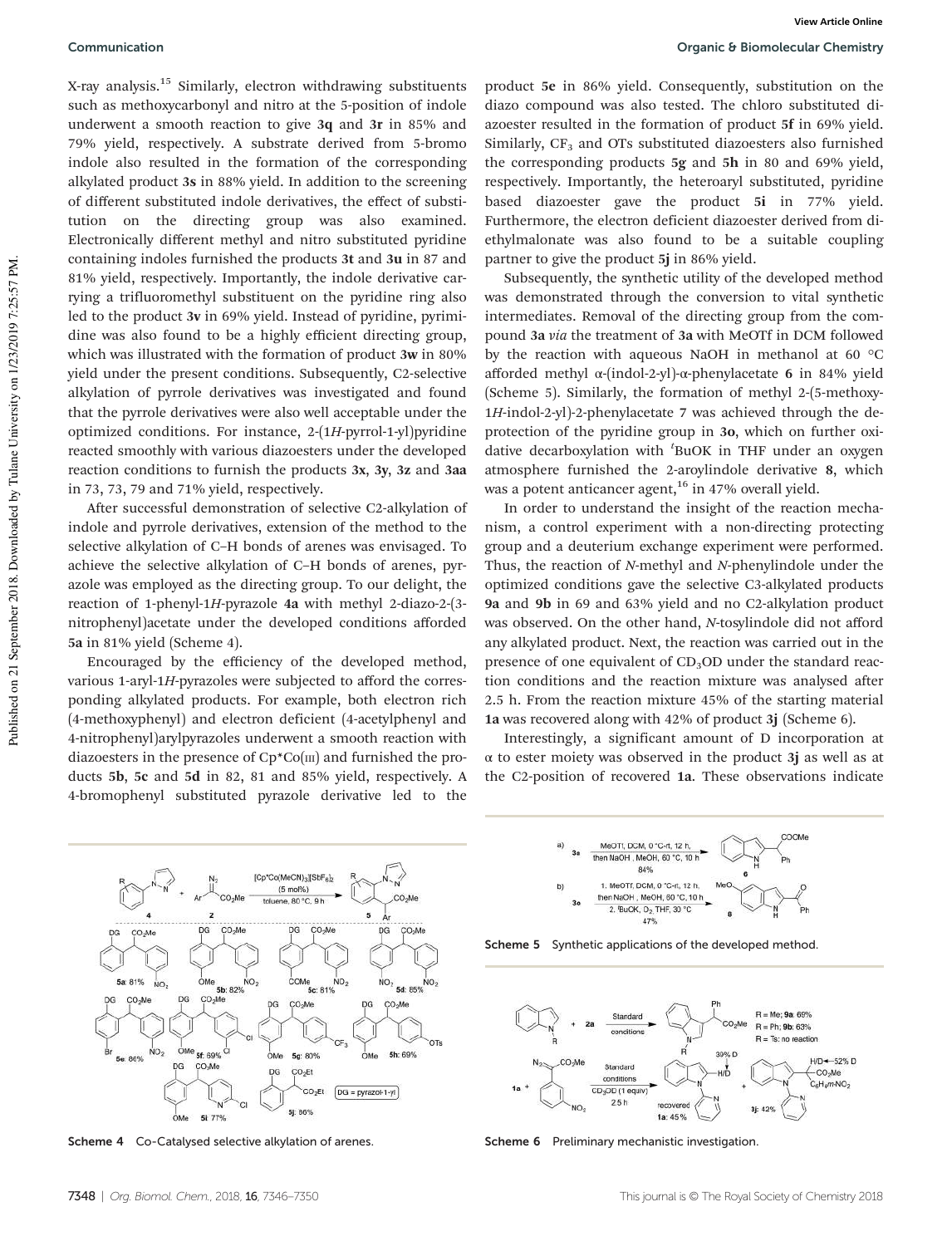

Scheme 7 Plausible mechanism

that (1) the developed reaction involves initial Co–C bond formation at the C2-position of indole through directed C–H bond cleavage, which is reversible, (2) the incorporation of carbene occurs after Co–C bond formation and (3) alkylation at the C2-position of indole does not occur *via* a concerted manner.

Based on this preliminary investigation and earlier reports on the Cp\*Co(III)-catalysed C–H bond functionalization, a plausible mechanism for the developed reaction was proposed (Scheme 7). At first, active cobalt catalyst A coordinates with the substrate 1 followed by C–H bond cleavage generating the cobaltacycle intermediate B. The reaction of diazoester 2 with cobaltacycle B would form metal carbene intermediate C *via* extrusion of nitrogen. Subsequent 1,1-migratory insertion of carbene to the Co–C bond would give the 6-membered cobaltacycle, which on protodemetalation would afford the expected alkylated product 3 and regenerate the active metal species A to continue the catalytic cycle.

In conclusion, we have successfully developed  $Cp*Co(m)$ catalysed directed selective C2-alkylation of arenes and heteroarenes with donor–acceptor carbenes derived from diazocarbonyl compounds. The developed method is quite simple and showed excellent compatibility to various functional groups as well as directing groups and allowed the synthesis of  $\alpha$ -(hetero) aryl-α-arylacetic acid derivatives in excellent yield. Ready removal of the directing group and synthesis of indole based anticancer agents were demonstrated to show the synthetic utility of the developed method. Furthermore, a plausible mechanism was also proposed based on the preliminary mechanistic investigation.

## Conflicts of interest

There are no conflicts to declare.

### Acknowledgements

We thank the Indian Institute of Technology Madras (Project No. CHY/16-17/840/RFIR/ANBA) for financial support. J. G.

**View Article Online**

thanks IIT Madras and M. C. thanks the CSIR, New Delhi for fellowship.

#### Notes and references

- 1 (*a*) H. M. L. Davies and S. J. Hedley, *Chem. Soc. Rev.*, 2007, 36, 1109–1119; (*b*) M. P. Doyle, R. Duffy, M. Ratnikov and L. Zhou, *Chem. Rev.*, 2010, 110, 704–724; (*c*) X. Guo and W. Hu, *Acc. Chem. Res.*, 2013, 46, 2427–2440; (*d*) Y. Xia, Y. Zhang and J. Wang, *ACS Catal.*, 2013, 3, 2586–2598; (*e*) X. Xu and M. P. Doyle, *Acc. Chem. Res.*, 2014, 47, 1396– 1405; (*f*) A. Ford, H. Miel, A. Ring, C. N. Slattery, A. R. Maguire and M. A. McKervey, *Chem. Rev.*, 2015, 115, 9981–10080.
- 2 (*a*) Y. Xia, D. Qiu and J. Wang, *Chem. Rev.*, 2017, 117, 13810–13889; (*b*) F. Hu, Y. Xia, C. Ma, Y. Zhang and J. Wang, *Chem. Commun.*, 2015, 51, 7986–7995.
- 3 (*a*) Y. Zhang, J. Zheng and S. Cui, *J. Org. Chem.*, 2014, 79, 6490–6500; (*b*) L. Wang, Z. Li, X. Qu, W.-M. Peng, S.-Q. Hu and H.-B. Wang, *Tetrahedron Lett.*, 2015, 56, 6214–6218; (*c*) K. Wan, Z. Li, X. Qu, F. Wang and L. Wang, *Catalysts*, 2016, 6, 89; (*d*) G. Mengying, Y. Yaxi, C. Hua and Z. Bing, *Adv. Synth. Catal.*, 2018, 360, 100–105; (*e*) W.-W. Chan, S.-F. Lo, Z. Zhou and W.-Y. Yu, *J. Am. Chem. Soc.*, 2012, 134, 13565–13568; (*f*) J. Jeong, P. Patel, H. Hwang and S. Chang, *Org. Lett.*, 2014, 16, 4598–4601; (*g*) W. Hou, Y. Yang, Y. Wu, H. Feng, Y. Li and B. Zhou, *Chem. Commun.*, 2016, 52, 9672–9675; (*h*) X. Yu, S. Yu, J. Xiao, B. Wan and X. Li, *J. Org. Chem.*, 2013, 78, 5444–5452; (*i*) Z. Tang, S. Mai, Y. Zhou and Q. Song, *Org. Chem. Front.*, 2018, 5, 2583–2587; ( *j*) J. Zhou, J. Shi, X. Liu, J. Jia, H. Song, H. E. Xu and W. Yi, *Chem. Commun.*, 2015, 51, 5868–5871; (*k*) C. Song, C. Yang, H. Zeng, W. Zhang, S. Guo and J. Zhu, *Org. Lett.*, 2018, 20, 3819–3823; (*l*) S. Sharma, S. H. Han, S. Han, W. Ji, J. Oh, S.-Y. Lee, J. S. Oh, Y. H. Jung and I. S. Kim, *Org. Lett.*, 2015, 17, 2852–2855; (*m*) D. Das, A. Biswas, U. Karmakar, S. Chand and R. Samanta, *J. Org. Chem.*, 2016, 81, 842–848; (*n*) M. Ravi, S. Allu and K. C. K. Swamy, *J. Org. Chem.*, 2017, 82, 2355–2363.
- 4 T. Yoshino, H. Ikemoto, S. Matsunaga and M. Kanai, *Angew. Chem., Int. Ed.*, 2013, 52, 2207–2211.
- 5 (*a*) T. K. Hyster, *Catal. Lett.*, 2015, 145, 458–467; (*b*) Y. Naohiko, *ChemCatChem*, 2015, 7, 732–734; (*c*) W. Donghui, Z. Xinju, N. Jun-Long and S. Mao-Ping, *ChemCatChem*, 2016, 8, 1242–1263; (*d*) M. Moselage, J. Li and L. Ackermann, *ACS Catal.*, 2016, 6, 498–525; (*e*) P. G. Chirila and C. J. Whiteoak, *Dalton Trans.*, 2017, 46, 9721–9739; (*f*) Y. Tatsuhiko and M. Shigeki, *Adv. Synth. Catal.*, 2017, 359, 1245–1262; (*g*) M. Usman, Z.-H. Ren, Y.-Y. Wang and Z.-H. Guan, *Synthesis*, 2017, 49, 1419–1443; (*h*) S. Wang, S.-Y. Chen and X.-Q. Yu, *Chem. Commun.*, 2017, 53, 3165–3180; (*i*) P. Sekar, K. Ramajayam and C. Chien-Hong, *ChemCatChem*, 2018, 10, 683–705.